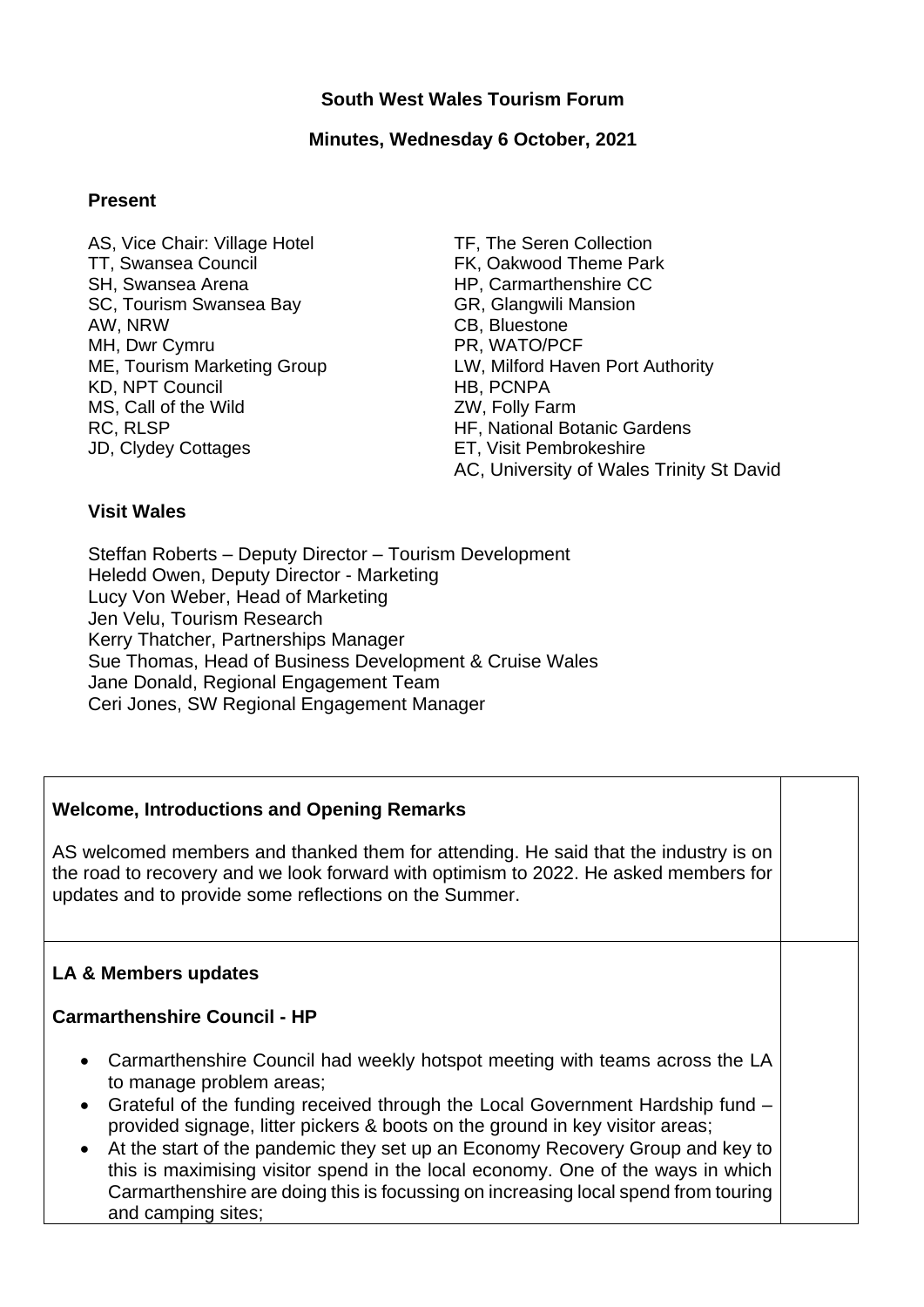Carmarthenshire are also signed up to the [Wales Ambassadors programme.](http://www.ambassador.wales/)

## **Swansea Council - TT**

- Swansea have been working on their successful "Happy Place" marketing [campaign.](https://www.visitswanseabay.com/) They have to date received 2million page views so are delighted with results;
- They recently launched a capital business support fund for accommodation as part of the Councils recovery plan;
- Also as part of the recovery plan businesses can participate in their marketing campaigns for free;
- In comparison with last year they had few visitor management issues and were prepared.

# **Tourism Swansea Bay - SC**

- From feedback provided from members of Tourism Swansea Bay there is ongoing staffing and supply chain issues. Many have cash-flow issues and this will increase now emergency funding available through government has come to an end. Some members only opening 3 days a week and staff costs have increased by 30%;
- Tourism Swansea Bay are opening a TIC three days a week. The kiosk will be located in the Mumbles;
- They are also working on an Ambassadors programme and currently have 40 ambassadors participating;
- SC also mentioned development of a bike lane on the Gower which has some opposition.

# **Neath Port Talbot Council - KD**

- Key piece of work for NPT Council has been the new place brand and marketing campaign ['Dramatic Heart of Wales'](https://dramaticheart.wales/) .Unfortunately the work had to be put on hold for 2 years due to the pandemic. Initial work around discovery clusters was funded as part of the RTEF. Engagement with the campaign has been going well and the series of videos showing the grit and beauty of NPT have been well received.
- NPT also received funding through the Hardship fund and as part of their Visitor Management Plan they piloted a Park & Ride service at Waterfall Country, due to the huge pressures experienced at Pontneddfechan. The number of users of the P&R was not as high as they would have liked, possibly due to the reluctance to use public transport.
- NPT looking at commissioning a new DM Plan in near future.

# **Visit Pembrokeshire - ET**

- From a Visitor Management perspective Pembrokeshire was well prepared. They had a Visitor Welcome team of 40 individuals (funded through hardship fund and many volunteers).
- Visit Pembrokeshire also ran a behaviour campaign to encourage responsible behaviour in support of Addo messaging;
- They have also been busy preparing for their new brand launch. This has been a bottom up approach and will be an umbrella brand for the county. Visit Pembrokeshire have a launch event on the 14 October with 140 attending.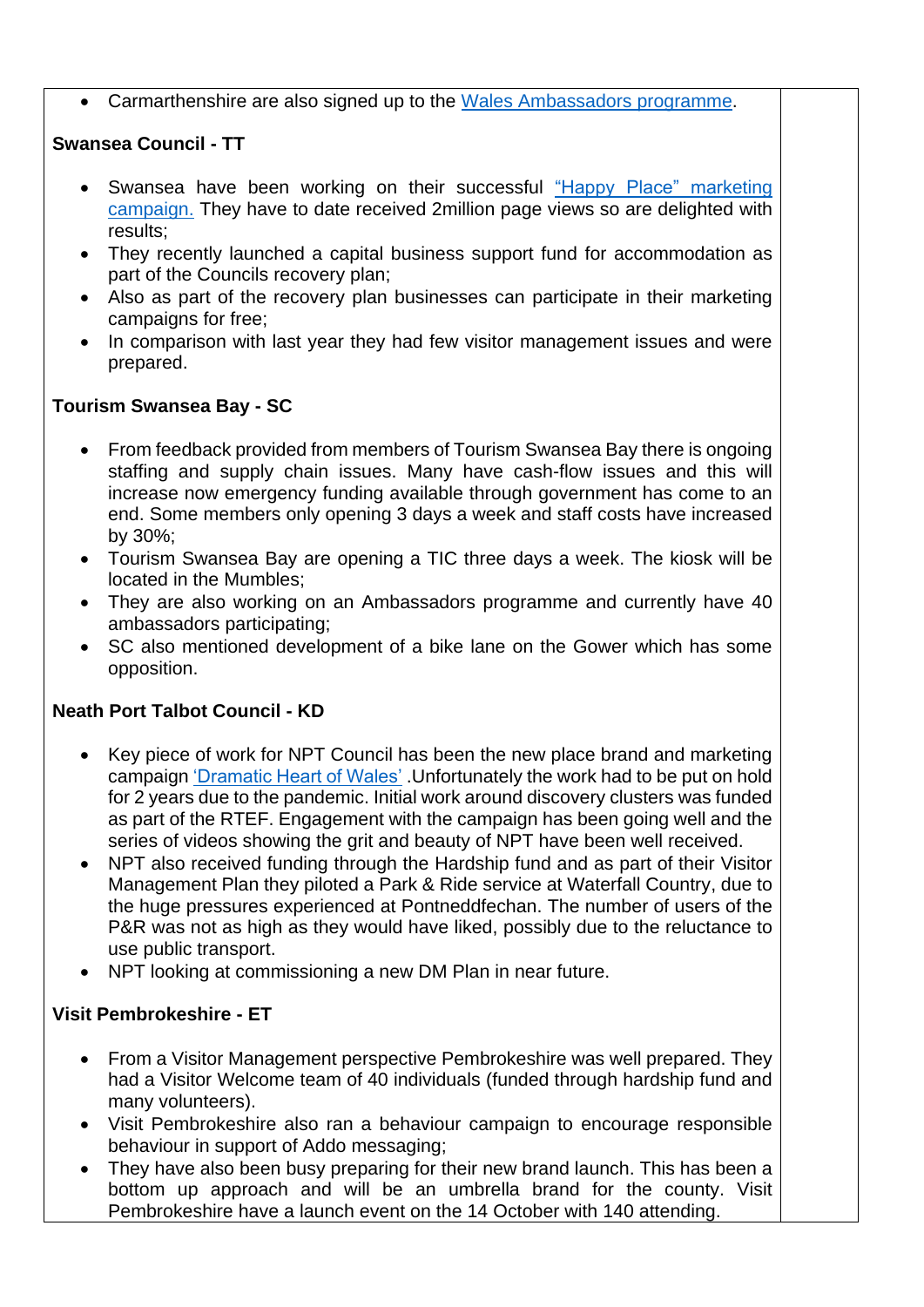- As part of the branding work they need to reskin the website and have been undertaking an audit of the images and producing new content.
- The Visit Pembrokeshire Consumer database has 1500 signed up and they are looking to grow this and undertaking tactical marketing will be a key focus.
- A review of the DM plan will also be undertaken in Autumn looking at the impact of the pandemic.

# **AC**

- Informed members that he has stepped down as Chair of WTA. Suzy Davies is the new Chair;
- UWTSD has appointed AC Professor of Practice;
- AC informed members of a recruitment event he and ET co-chaired as part of the Pembrokeshire Levelling Up fund. It was an interesting event which AC hopes will result in a positive move forward. A psychologist attended and they discussed what the industry can do to help the recruitment crisis taking into consideration people's attitudes and expectations;
- Another issue currently impacting businesses is the Fuel Crisis;
- Second homes also a contentious issue;
- AC emphasised the need for a collaborative approach to tourism.

# **Folly Farm – ZW**

- Folly Farm have had a fantastic summer. Their spend per head has significantly increased;
- They are experiencing supplier issues with significant delays on their new lodges;
- They are under no illusion that part of the reason many businesses have performed well has been the VAT reduction and emphasised the need to lobby for the reduction to remain. Entry prices will have to go up next year.
- ZW said that she was interested to hear about the recruitment campaign. They have increased wages at Folly Farm;
- They anticipate that next season will be as busy.

# **Oakwood Theme Park – FK**

- Agreed with all comments made by ZW;
- They have also had a great summer but could only open 6 days a week due to staff shortages;
- They continue to try and recruit and limit tickets due to Covid and also staff shortages;
- They are holding their Spectacular Halloween event over half term.

# **Visit Wales updates**

# **Steffan Roberts – Deputy Director Tourism Development**

- Following the decision taken in Senedd, Covid Passes will be required for large events and nightclubs. This will come into effect from Monday 11 October;
- 21 day review process will remain and we will have a challenging winter ahead. We are currently seeing cases rising and hospital admissions rising. The vaccination booster campaign has started and the First Minister has reinforced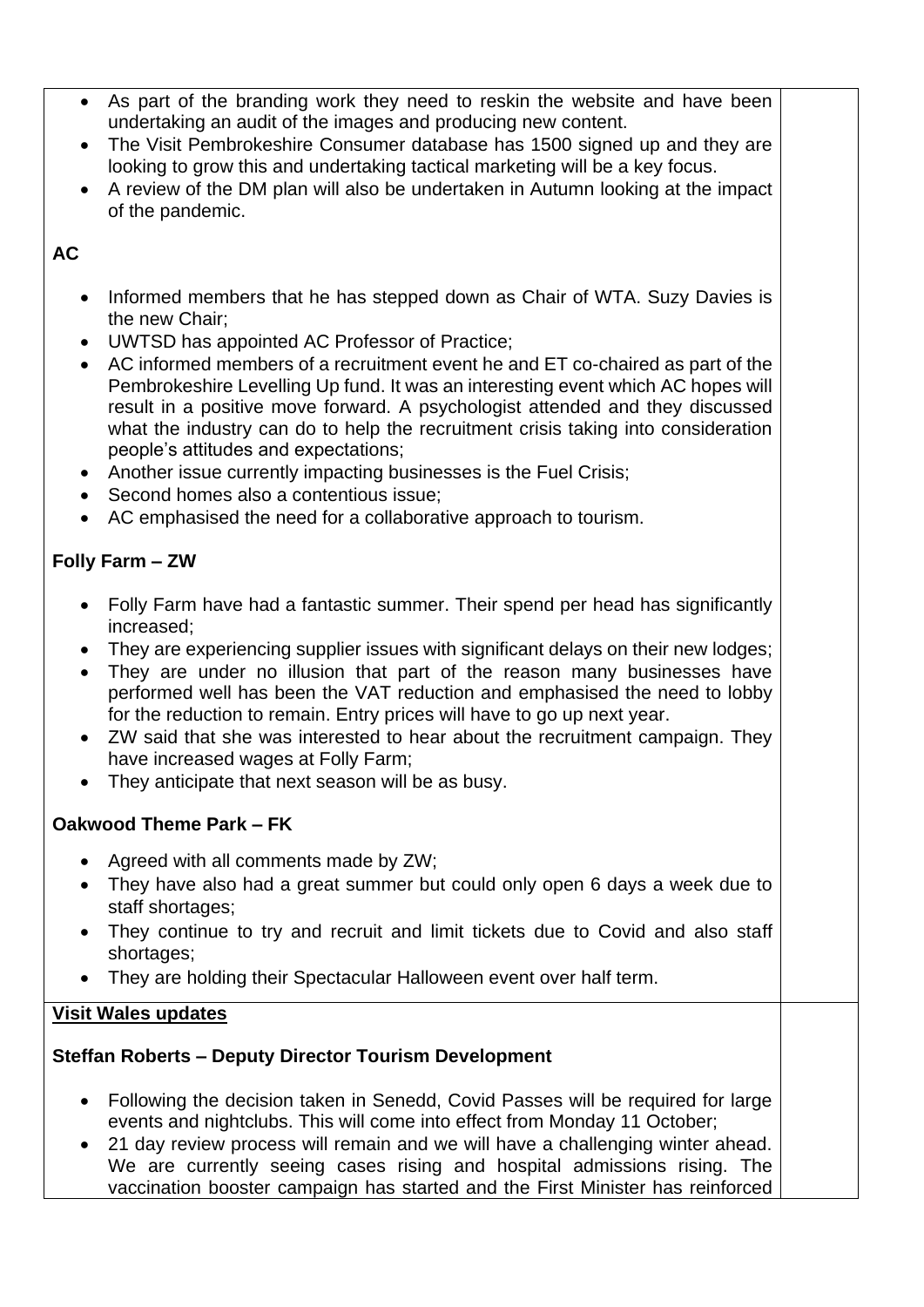the need to continue to work from home if possible and continue to do what we can to keep Wales safe;

- 21 day review will take place tomorrow and an announcement will be made on Friday. The updated [Control Plan](https://gov.wales/sites/default/files/publications/2021-10/coronavirus-control-plan-autumn-and-winter-2021-update.pdf) will also be published then.
- Funding ERF currently on hold. Await guidance on how this will be taken forward.
- The UK Gov Comprehensive Spending Review will take place 27 October and mid Dec we should have confirmation of our capital budgets for the next 4 years and revenue for the next 3 years.
- Over the summer a number of projects have been successful in funding applications to the [Brilliant Basics Fund](https://gov.wales/brilliant-basics-delivering-memorable-experiences) which is a Wales wide fund supporting public, third sector and not for profit organisations to deliver basic small scale tourism infrastructure improvements. Please contact CJ if you would like further information.

### **Heledd Owen – Deputy Director, Marketing**

- HO is the new Director of Marketing and is at the end of her first month in the post.
- HO has been Head of Marketing and Communications in Welsh Government for the past six years most recently heading up the new climate change portfolio.
- Great to attend the meeting, to meet you all and to hear about everything that's going on in the region.

## **Lucy Von Weber – Head of Marketing**

• LvW presentation slides that provided progress on [Recovery Plan](https://gov.wales/sites/default/files/publications/2021-03/lets-shape-the-future_0.pdf) to date and details on Autumn & Winter Campaign – contact REM for details.

## **Recruitment Campaign**

## **Kerry Thatcher – Partnerships Manager**

- KT provided an overview on the [Hospitality Recruitment Campaign](https://workingwales.gov.wales/change-your-story/work-in-hospitality-and-tourism) Visit Wales have been working on in partnership with Working Wales;
- The campaign highlights the career opportunities available in the sector through a series of case studies and the call to action is to join the 'Experience Makers';
- KT emphasised that the campaign is part of a wider campaign that will be rolled out over Autumn/ Winter and thanked everyone for their input;
- Further information on support available with skills & recruitment available on the [VW skills pages](https://businesswales.gov.wales/tourism/skills-recruitment)

**Action:** If anyone would like to suggest best practice examples to include as part of the campaign work, please contact KT.

#### **Swansea Arena**

## **Sophie Humphreys – Conference and Events Manager**

SH presentation slides available via REM.